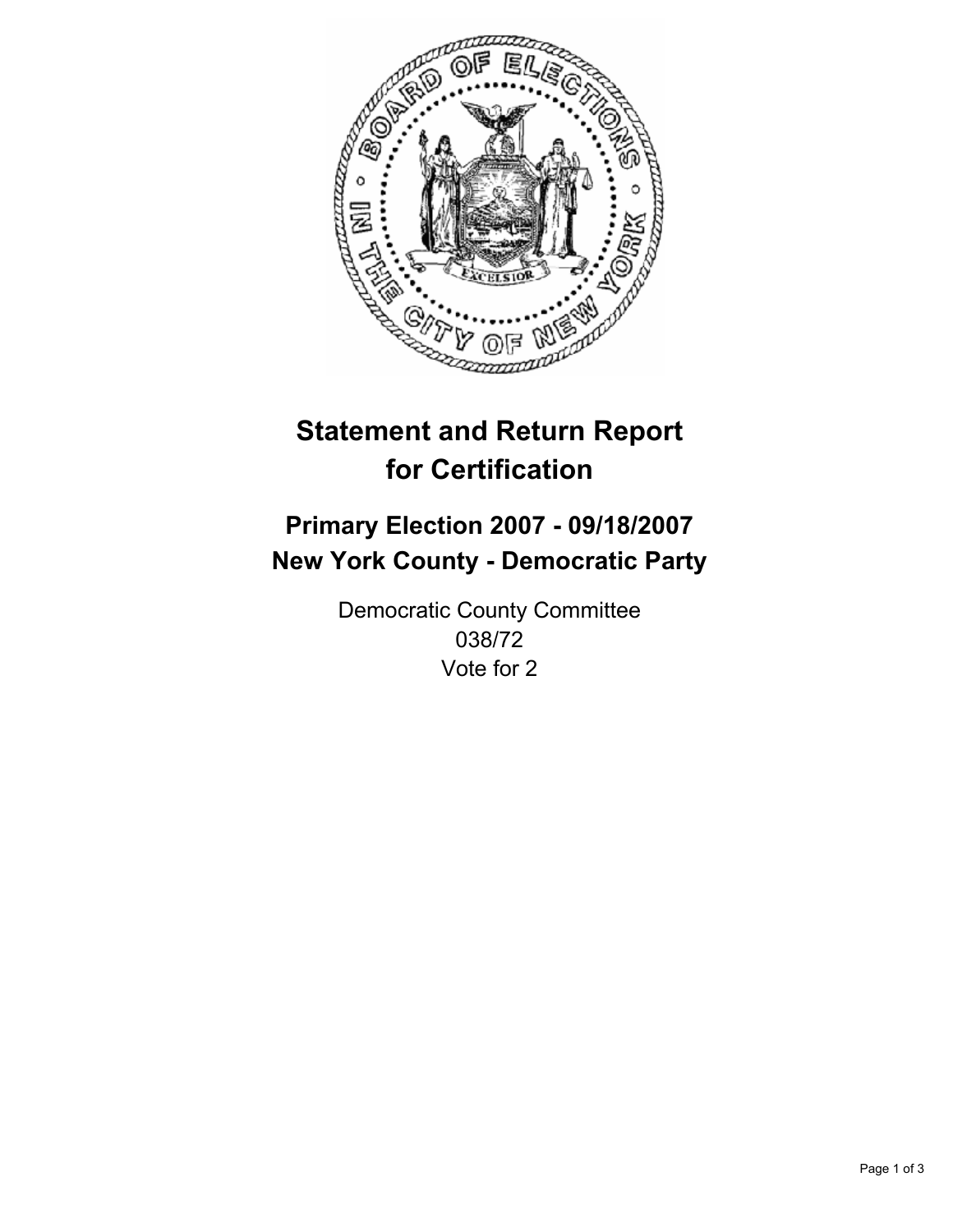

### **Assembly District 72**

| <b>EMERGENCY</b>     | C   |
|----------------------|-----|
| ABSENTEE/MILITARY    |     |
| AFFIDAVIT            |     |
| <b>CLARISA CONDE</b> | 40  |
| RAFAEL OSORIA        | 27  |
| <b>BLAS SANTANA</b>  | 40  |
| <b>JOSE G ARISTY</b> | 11  |
| <b>Total Votes</b>   | 118 |